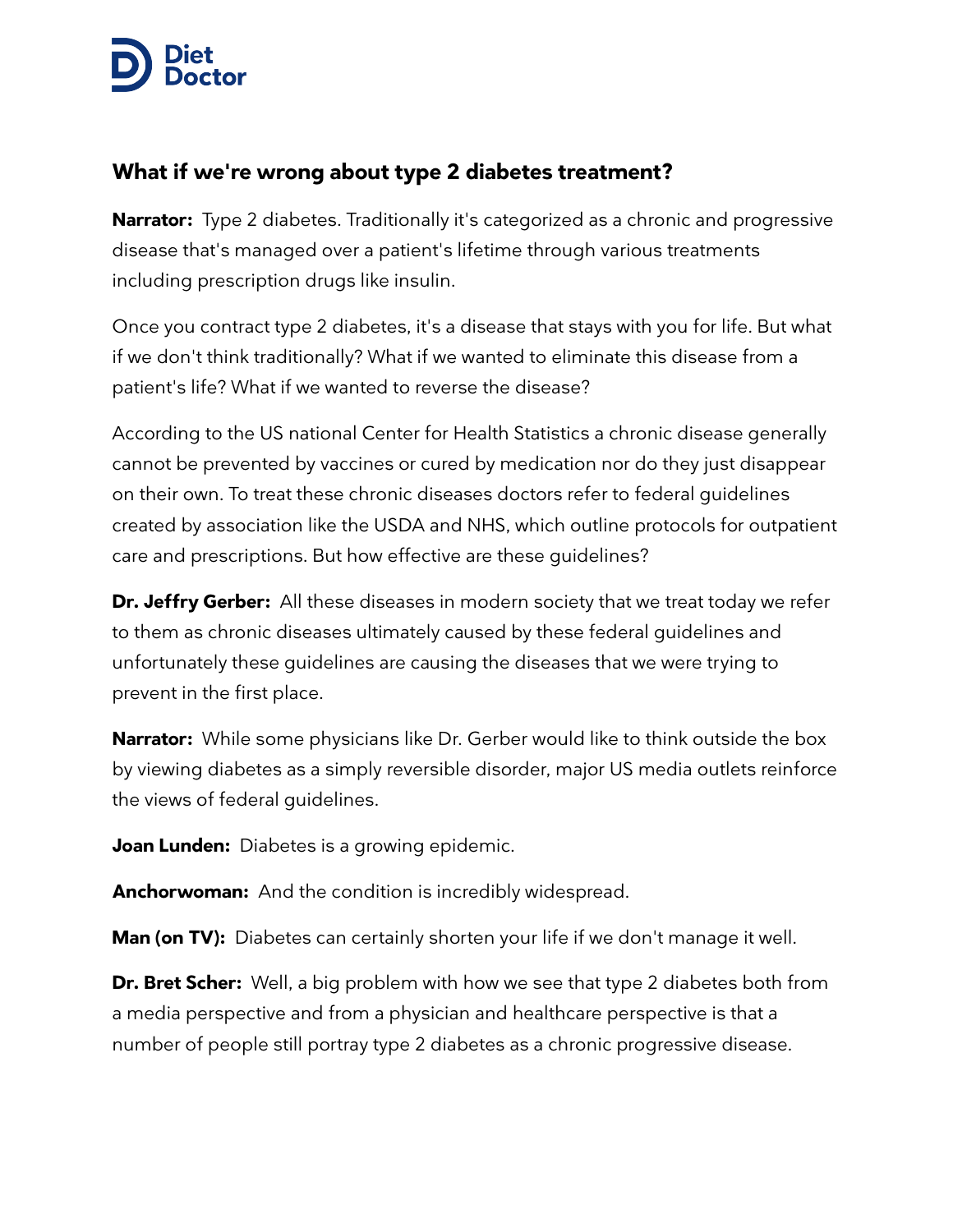A New York Times article that came out saying exactly that talking about how we cannot treat this disease and we have to manage it and unfortunately the medications are becoming more expensive to manage type 2 diabetes.

**Narrator:** Federal quidelines aren't working and in the meantime diabetes is progressing in patients. Do we simply ignore the guidelines then?

**Dr. Sarah Hallberg:** Diabetes is a chronic disease and it's going to continue to get worse if you follow the guidelines, the guidelines sadly put out by associations that are supposed to be advocates for people with diabetes. So if we want to solve the problem, we have to take away the cause.

**Narrator:** But before we can determine the best treatment for diabetes we need to zero in on its core cause. How do we treat the disease instead of just the symptoms?

**Dr. Jason Fung:** If you're a type 2 diabetic, it's a dietary disease, it's a disease of essentially too much sugar. So if you understand it like that, then the answer is to get that sugar out, get it down.

**Narrator:** Imagine that your body is like a sugar bowl. Over the years consuming foods high in sugar, like sweets, soft drinks, carbohydrates and more, contribute to that bowl of sugar filling up. When you consume too much sugar in your diet for a consistent period, that bowl becomes completely full. There isn't any more room for additional sugar, so when you continue eating it, it spills out into the bloodstream.

**Dr. Hallberg:** So when diabetics remove at least a lot of the carbohydrates from their diet, their blood sugar goes down and then they are not diabetic any longer.

**Narrator:** One of the most popular ways to treat patients once their metaphorical sugar bowls spill over is for doctors to prescribe insulin. Unfortunately the body begins to develop a tolerance to the drug.

**Dr. Fung:** The drugs don't actually do anything for the disease. And this is also not controversial because the thing is that type 2 diabetes is a disease of too much insulin resistance. So the treatments that we give are all targeted at blood sugar.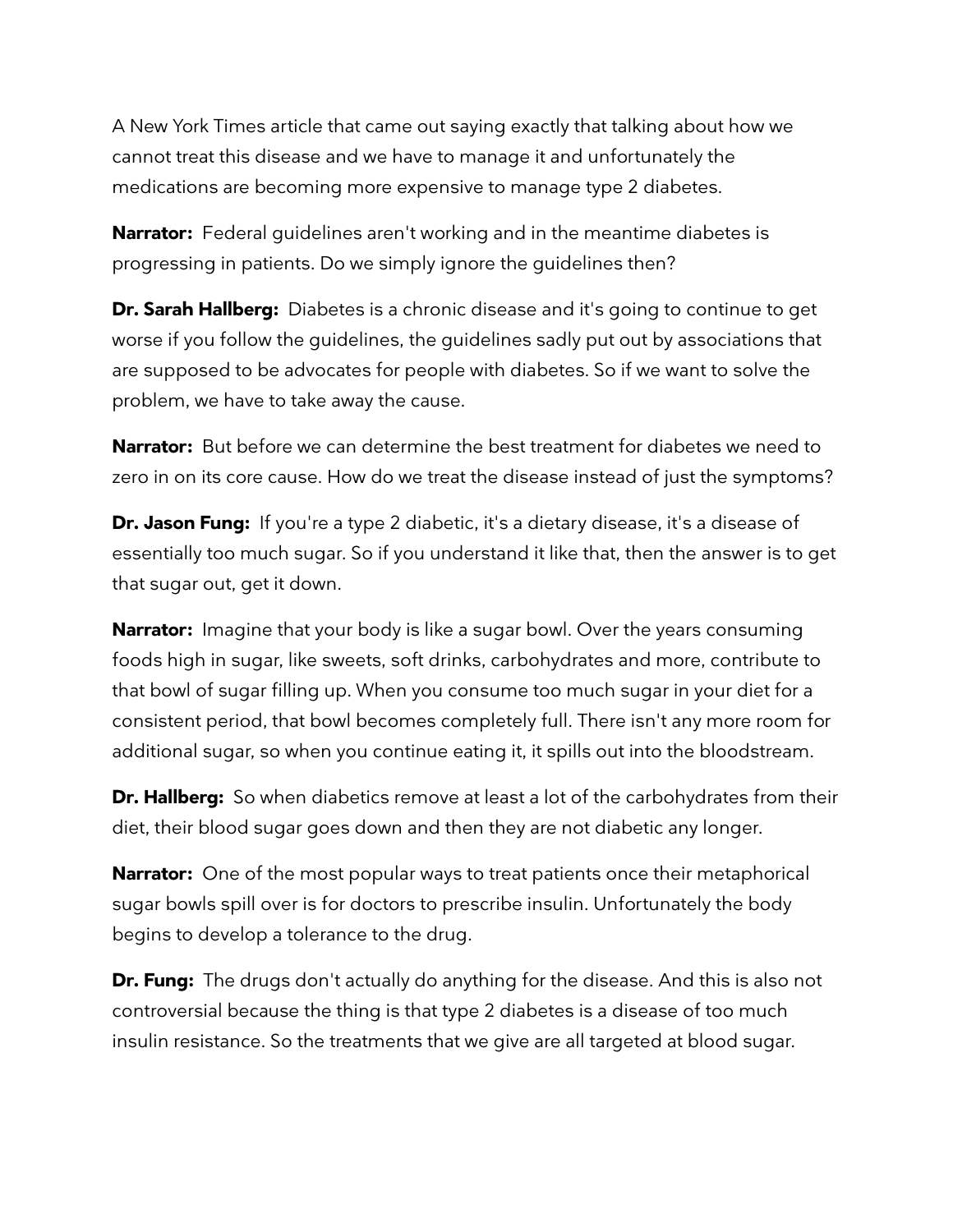**Narrator:** What Dr. Fung is saying is that we're currently too focused on treating symptoms. If we look back at our sugar bowl metaphor, we should be thinking about how we can reduce the overall level of sugar still in the bowl, so it doesn't keep spilling over. But how do we do that if traditional medical treatments like insulin aren't the complete answer?

According to Dr. Elliott Joslin one way could be a solution that has existed for nearly 100 years... fasting. His study on this subject was published in the Canadian Medical Journal where he was quoted as saying, "That temporary periods of under-nutrition are helpful in the treatment of diabetes will probably be acknowledged by all after these two years of experience with fasting." It seems patients are already acknowledging the effects of fasting.

**Dr. Fung:** They come back and they think, "I thought I'd be miserable during this whole thing." And they come back say, "I feel terrific. My weight is down, I am taking so much less insulin, I'm off of a lot of drugs and I have so much energy and my mind is more clear, I've lost that bloated feeling."

**Narrator:** Of course fasting isn't the solution for everyone. Instead of a complete abstinence from food some patients respond better to adopting a low-carb lifestyle. The positive effects of this new lifestyle change can even be felt by patients early on in the process.

**Dr. Hallberg:** Initially when patients are beginning a lifestyle change and shifting to low carbohydrate to help their diabetes, it is so fantastic that within the first few days to a couple of weeks we can entirely remove a medication.

**Narrator:** And it goes beyond de-prescribing medication. A low-carb lifestyle is a proven long-term treatment for type 2 diabetes.

**Dr. Hallberg:** There is quite a big evidence base for low carbohydrate even in type 2 diabetes. So yes, it's evidence-based.

**Narrator:** Dr. Hallberg has been observing the results of low-carb diets for patients with diabetes first-hand. For two years she led a study at Indiana University Health